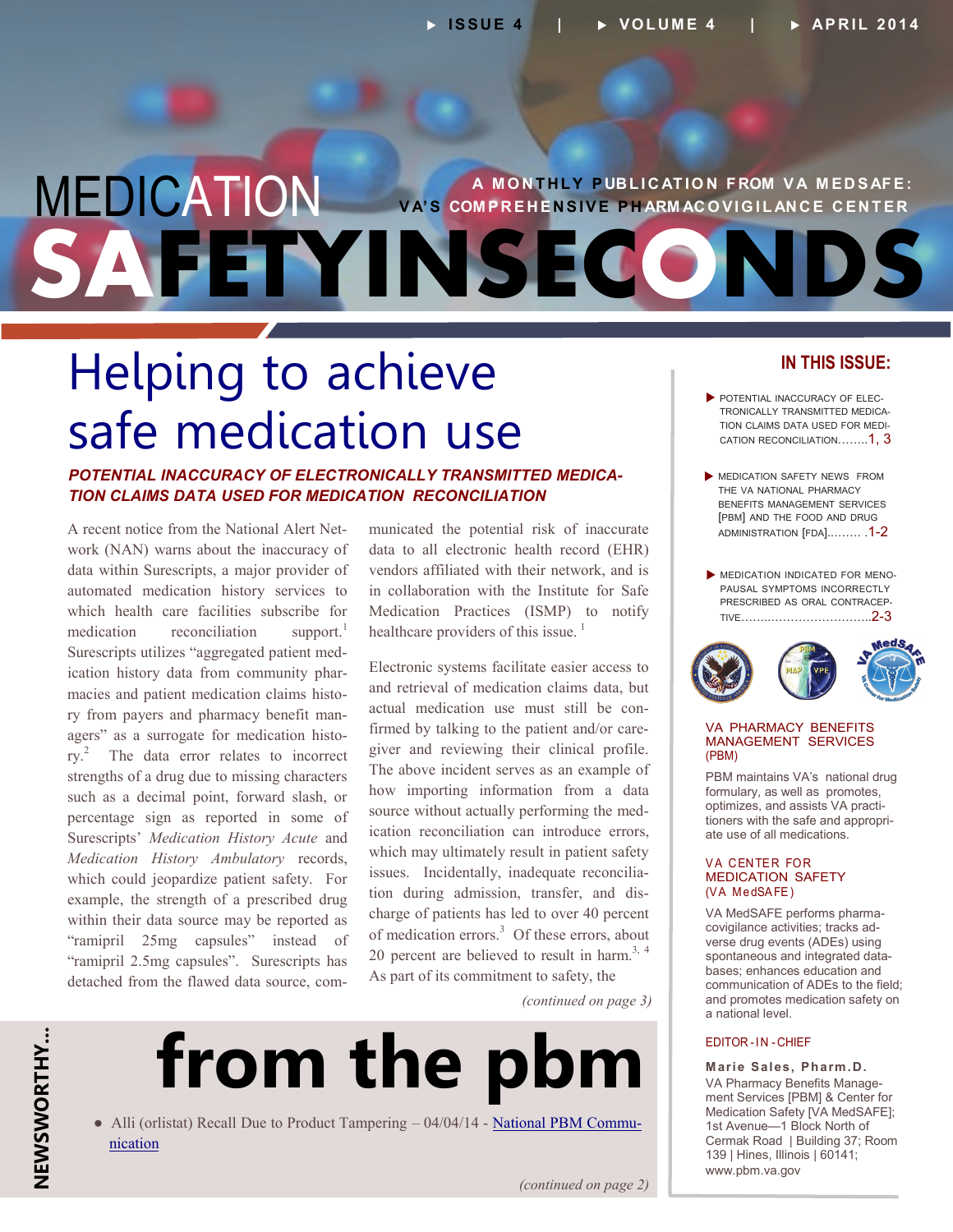# <span id="page-1-0"></span>**from the fda** *(continued from page 1)*

### **CARDIOLOGY**

[FDA clarifies Warning about Pediatric Use of Revatio \(sildenafil\) for Pulmonary Arterial Hypertension](http://www.fda.gov/Drugs/DrugSafety/ucm390876.htm) 3/31/2014

Sildenafil (Revatio®) received FDA approval for improving exercise ability and delaying clinical progression of pulmonary arterial hypertension (PAH) in adults under the WHO Group I classification. In August 2012, FDA recommended against the use of sildenafil (Revatio®) in children, and issued new product labeling that reflected this warning based on clinical trial results showing higher risk of death in children associated with high doses compared to low doses; and no improvement in exercise ability in children with lower doses. VA PBM/ MedSAFE previously addressed this topic in the *[Issue 8; Volume 2; September 2012](http://www.pbm.va.gov/PBM/vacenterformedicationsafety/newsletter/MedicationSafetyinSecondsSept2012FINAL.pdf)* publication of this newsletter. Recently, FDA released an updated communication seeking to clarify their previous guidance since some health care professionals have interpreted this information as a contraindication. Even though sildenafil (Revatio®) holds an indication for the treatment of PAH in adults only, FDA asks health care professionals to consider whether the benefits of therapy with the drug outweigh any potential risks for each patient, including children faced with limited treatment options.

### Getting the most from our safety surveillance

### *MEDICATION INDICATED FOR MENOPAUSAL SYMPTOMS INCORRECTLY PRESCRIBED AS ORAL CONTRACEPTIVE*

The Institute for Safe Medication Practices (ISMP) reported two errors that occurred in Canada where Angeliq, a medication con taining the hormone combination of drospirenone and estradiol indicated for the relief of menopausal symptoms, was improper ly prescribed as an oral contraceptive. Angeliq is not a contra ceptive and does NOT prevent pregnancy. Angeliq contains a much lower dose of drospirenone (0.25 mg or 0.5 mg vs. 3.0 mg) and a different estrogen than contraceptive products that contain drospirenone.

Angeliq bears similarities to birth control pills that may have influenced the mix-up:

- Angeliq is packaged as a 28-day blister pack, analogous to the casing design of birth control pills.
- Like some birth control pills, Angeliq contains the progestin, drospirenone, and an estrogen.

The dose and potency of the hormonal components in Angeliq are different from those used for birth control, which is why Angeliq is not effective as a contraceptive. If a provider inap propriately prescribes Angeliq for contraceptive purposes, as in one instance documented in ISMP's consumer error reporting program, the patient will not have contraceptive benefit and will not reduce her risk of pregnancy.

### ISMP recommends:

• Informing providers of the potential for mistaking Angeliq for an oral contraceptive when ordering this medication via a prescriber order-entry system, especially if selection of *(continued on page 3)*